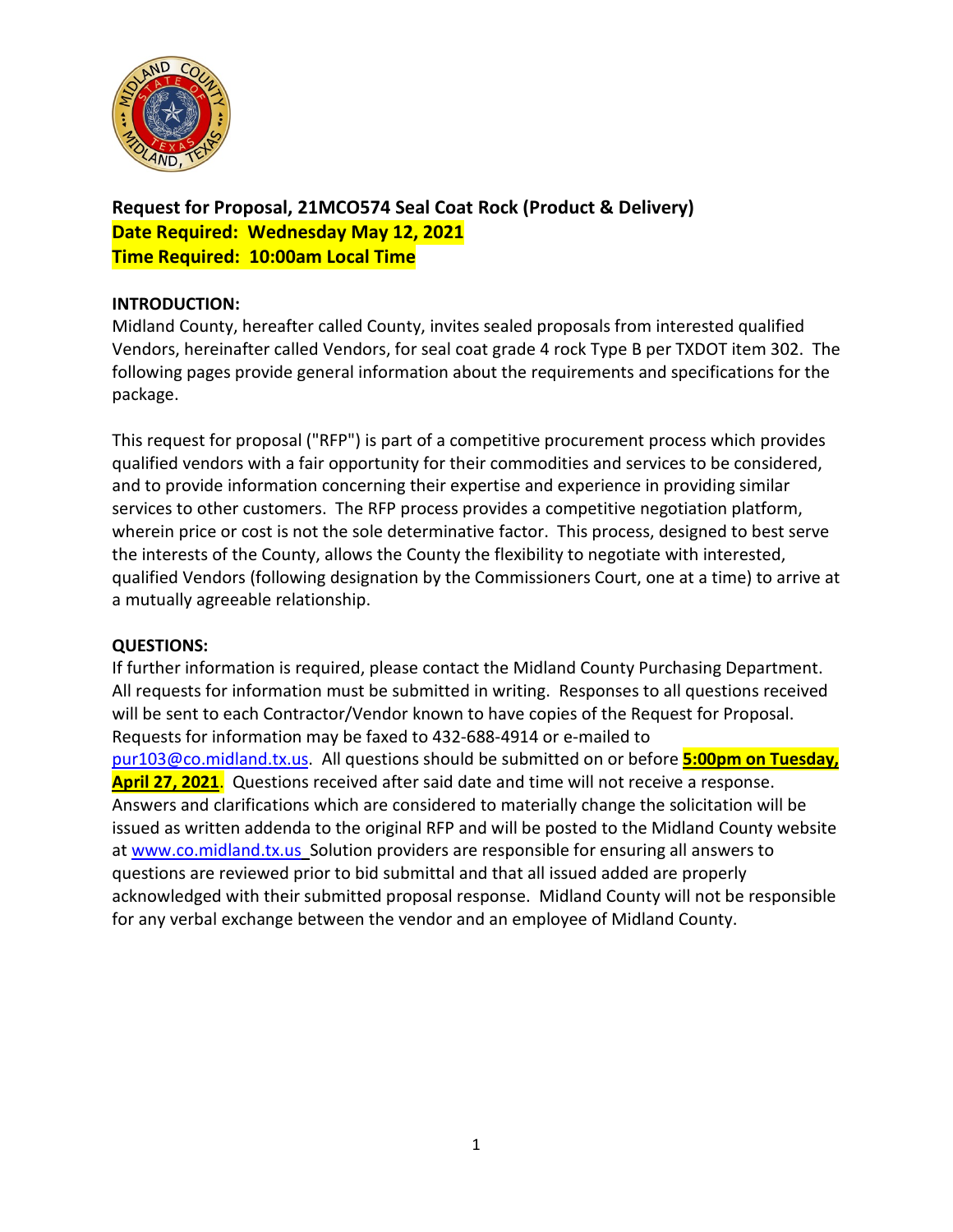# **COPIES AND RECEIPT:**

Please submit one (1) original, three (3) copies, and an electronic copy on USB drive of the proposal. **An executed copy of the Proposal Affidavit SIGNED AND NOTARIZED (Page 7) must be included in each submission.** Please note that if no Proposal Affidavit is included, the response will be rejected. Midland County is exempt from all state and federal taxes. Tax exempt certificates are available upon request.

All responses should be submitted in a sealed envelope, marked on the outside**,** 

# **21MCO574 Seal Coat Rock (Product & Delivery)**

# **Company Name**

**\_\_\_\_\_\_\_\_\_\_\_\_\_\_\_\_\_\_\_\_\_\_\_\_**

Responses must be received by **10:00am Local Time on Wednesday, May 12, 2021.** Late proposals will be rejected and returned without being opened. The clock in the Purchasing Agent's office is the official time piece for this submission. If interested, Contractors may use mail or express systems to deliver their proposal to the Purchasing Department; they should ensure that they are tendered to the carrier in plenty of time to reach the Purchasing Department by the time and date required. Facsimile transmitted proposals shall not be accepted.

**SUBMISSION LOCATION:** All bids which are mailed, shipped, delivered, etc. should be addressed as follows:

> **Midland County Purchasing Department** Midland County Courthouse Attention: Kristy Engeldahl, Purchasing Agent 500 N. Loraine Street, Suite 1101 Midland, Texas 79701

# **DOCUMENTATION SUBMISSION:**

The respondent must submit all required documentation. Failure to provide requested information may result in rejection of the proposal.

# **ALTERATION OF PROPOSAL:**

A proposal may be altered, modified or amended by a Vendor at any time, prior to the time and date set forth above as the submission deadline. Alterations, modifications or amendments to a proposal must be made in the offices of the Purchasing Department. Any interlineations, alteration or erasure made on a proposal before the submission deadline must be initialed by the signer of the proposal, guaranteeing authenticity. A proposal may not be altered, modified or amended after the submission deadline.

# **WITHDRAWAL:**

A proposal may not be withdrawn or canceled by the respondent for a period of sixty (60) days following the date designated for the receipt of proposals, and respondent so agrees upon submittal of their proposal.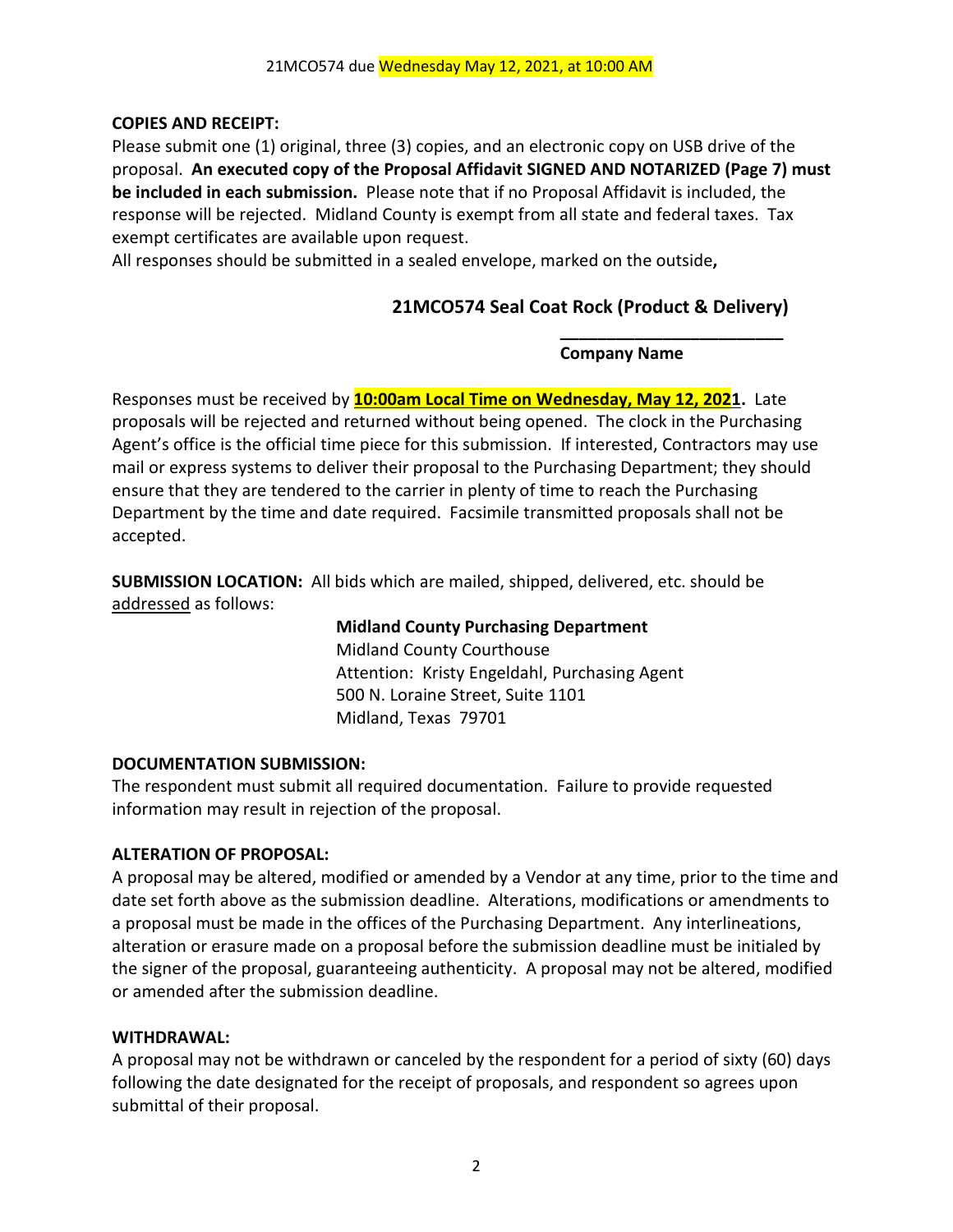### **CONFLICT OF INTEREST:**

No public official shall have interest in this contract, in accordance with Vernon's Texas Codes annotated Local Government Code Title 5, Subtitle C, Chapter 171. Vendor is required to sign affidavit form included in Proposal documents.

### **SILENCE OF SPECIFICATIONS:**

The apparent silence of these specifications as to any detail of the apparent omission from it of a detailed description concerning any point, shall be regarded as meaning that only the best commercial practices are to prevail. All interpretations of these specifications shall be made on the basis of this statement.

### **CONFIDENTIALITY:**

Contents of the proposals will remain confidential until the contract is awarded. At that time the contents will be made public under the Texas Public Information Act; except for any portion of a proposal which has been clearly marked as a trade secret or proprietary data (the entire proposal may not be so marked). Proposals will be opened, and the name of the firm submitting the proposal read aloud, acknowledged, at **10:05am on Wednesday, May 12, 2021**, in the Purchasing Department Conference Room located in the Midland County Courthouse, Suite 1101. All respondents or other interested parties are invited to attend the opening.

Vendors are hereby notified that the Owner strictly adheres to all statutes, court decisions, and opinions of the Texas Attorney General with respect to disclosure of public information.

# **ADDITIONAL INFORMATION AND DEMONSTRATION, NEGOTIATIONS:**

Prior to award, selected Vendors may be asked to provide further information concerning their proposal, up to and including presentations/demonstrations. The Midland County Commissioners Court reserves the right to reject any and all proposals or waive formalities as deemed in the best interests of Midland County. The County may also enter into discussions and revisions of proposals after submission and before award for the purpose of obtaining the best and final offer, and to accept the proposal deemed most advantageous to Midland County.

This request for proposal (RFP) is part of a competitive procurement process which is designed to best serve the interests of the County in obtaining complicated commodities and/or services. It also provides interested Contractors with a fair opportunity for their goods and services to be considered. The RFP process is designed to be a competitive negotiation platform, where price is not required to be the sole determinative factor. Also, the County has the flexibility to negotiate with interested vendors (one at a time) to arrive at a mutually agreeable relationship. Negotiations will be arranged with vendors in a hierarchal order, starting with the vendor selected as the primary. If a contract cannot be negotiated, negotiations will, formally and in writing, end with that Vendor and proceed to move to the second vendor, and so forth until a contract is negotiated.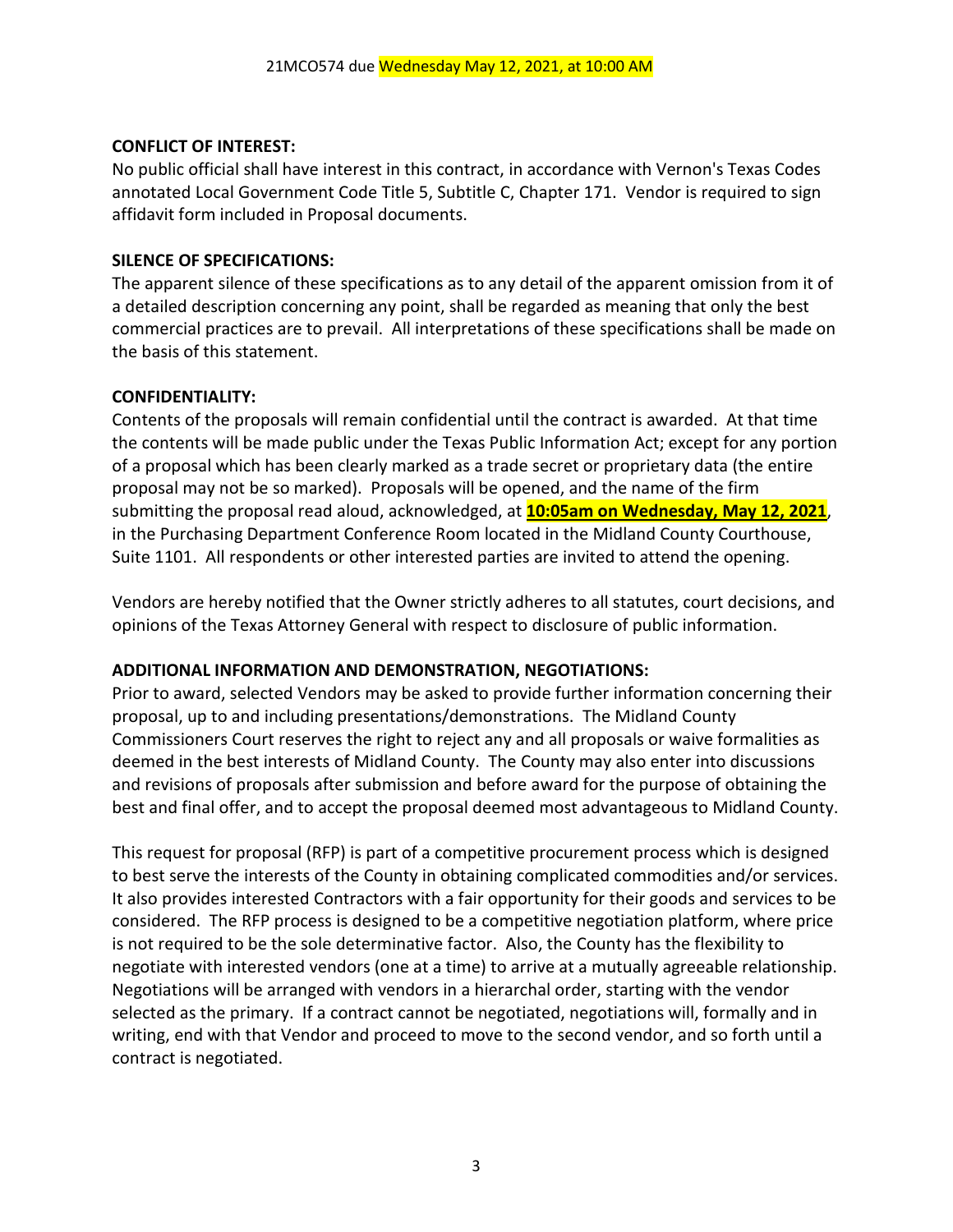# **RIGHTS OF THE CONTRACTING AUTHORITY:**

Midland County reserves the right to withdraw this RFP at any time and for any reason. Midland County also has the right to terminate its selection process at any time and to reject all responses, or all proposals. Receipt of the proposal materials by Midland County or submission of a proposal to Midland County confers no rights upon the vendor nor obligates Midland County in any manner.

All costs associated with the preparation or submittal of proposals shall be borne by the vendor, and no cost shall be sustained by Midland County.

### **ORAL COMMITMENT:**

Vendors should clearly understand that any verbal representations made or assumed to be made during any discussions held between representatives of a vendor and any Midland County personnel or official are not binding on Midland County.

### **WAIVER OF CLAIMS:**

Submission of a proposal indicates Vendor's acceptance of the evaluation technique and Vendor's recognition that some subjective judgments must be made by the County during the determination of qualification.

### **SELECTION CRITERIA:**

Price is a primary consideration; however, it is not the only consideration to be used in the selection. The product and/or service to be provided is also of major importance. Midland County will require that the successful vendor provide a representative for all County related business, service, billing, etc.

# **ORDINANCES AND PERMITS:**

The Contractor/Vendor agrees, during the performance of the work, to comply with all applicable Federal, State, or local codes, ordinances, and laws.

# **INVOICES:**

Invoices are to be mailed to P.O. Box 421, Midland, Texas 79702 and should cite the applicable Purchase Order Number. Any and all notices or other communications required or permitted by any contract awarded as a result of this RFP shall be served on or given to Midland County, in writing, by personal delivery to the Purchasing Agent of Midland County, Texas, or by deposit with the United States Mail, postage prepaid, registered or certified mail, return receipt requested, addressed to the Midland County Purchasing Agent 500 N. Loraine Suite 1101 Midland, TX 79701, or at such other address as may have been specified by written notice to Vendor.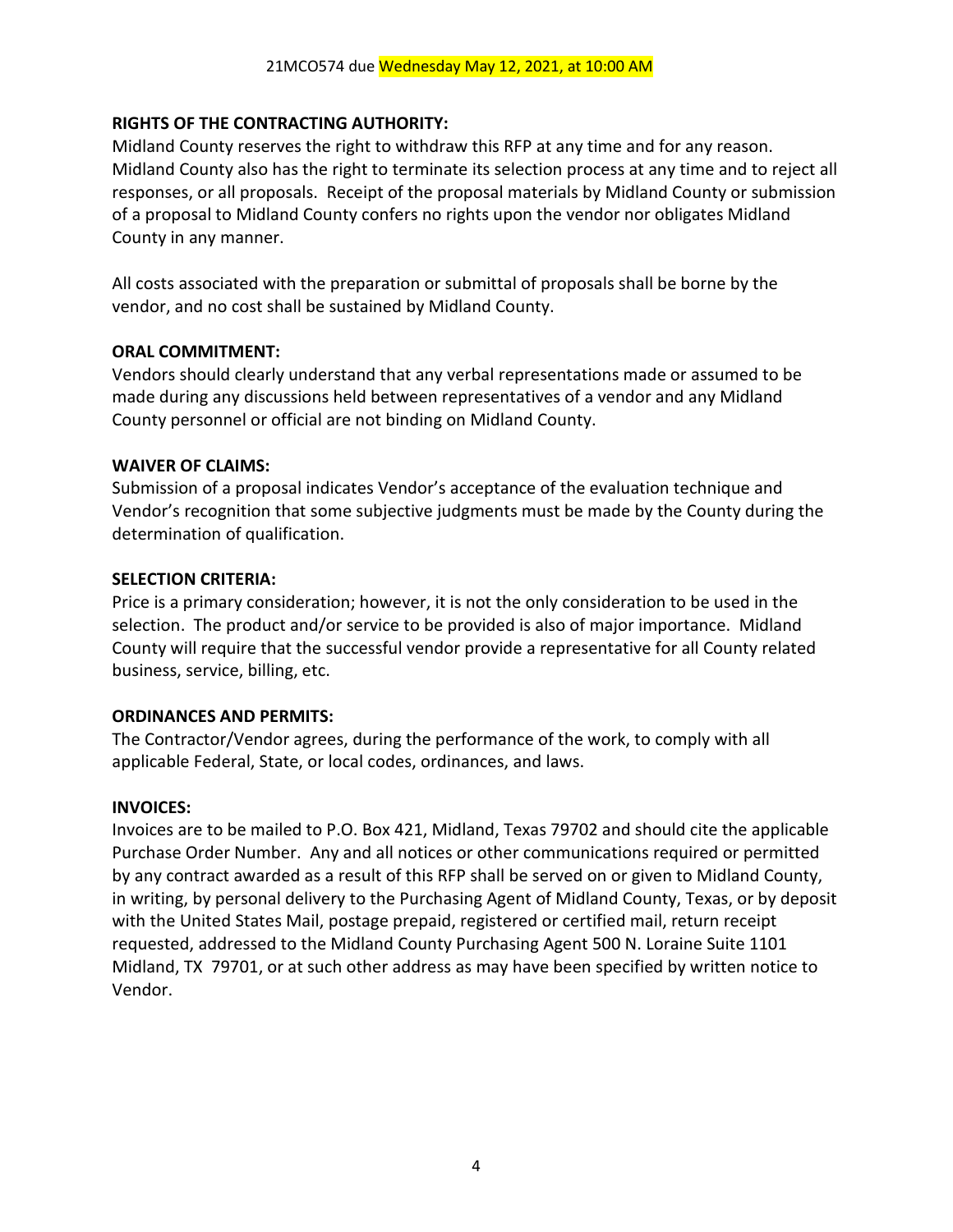#### **INSURANCE:**

The awarded Vendor will maintain such insurance that will protect the Vendor and the County from claims under the Workers' Compensation Acts, and any amendments thereof, and from any other claims for damages from personal injury, including death, which may arise from operations under this agreement, whether such operations be by themselves or by any subcontractor, or anyone directly or indirectly employed by either of them. Current certificates of insurance shall be furnished to Midland County and shall show all applicable coverage(s). Any subcontractor must adhere to the same requirements listed above and below (with the exception of the pollution liability, if required).

#### **Other insurance requirements are:**

-General Liability (including completed operations) with a \$1,000,000 per occurrence limit and \$2,000,000 general aggregate.

Midland County will require the selected Vendor to name Midland County as an additional insured for both the general liability and auto liability. A waiver of subrogation in favor of the County is required for the workers compensation. If the additional insured status or waiver of subrogation is not on a blanket basis, please send a copy of the actual endorsements prior to commencement of any work. All insurance must be placed through an insurance carrier licensed to operate in Texas and have an AM Best Rating greater than A-VI.

#### **INDEMNIFICATION:**

The Vendor shall defend, indemnify and save whole and harmless the County and all its officers, agents and employees from and against any and all demands, claims, suits, or causes of action of any character, name, kind or description brought for, or on account of, arising out of or in connection with the Vendor's performance or non-performance of any obligation of Vendor or any negligent act, misconduct or omission of the Vendor in the performance of its contractual obligations. The Vendor shall defend, indemnify, save, and hold harmless the County and its officers, agents, representatives and employees from and against any and all demands, claims, suits, or causes of action of any character, name, kind or description brought for, on account of, arising out of or in connection with Vendor's product or service.

#### **STATUS OF INDEPENDENT CONTRACTOR:**

Vendor shall be considered an independent contractor, for all purposes. Vendor will not at any time, directly or indirectly, act as an agent, servant, representative or employee of the County. Vendor will not take any action which is intended to create any commitments, duties, liabilities or obligations on behalf of the County, without prior written consent of the County.

#### **PARTIAL INVALIDITY:**

In the event any one or more of the provisions contained in this RFP or any contract resulting therefore, for any reason, be held to be invalid, illegal or unenforceable in any respect, such invalidity, illegality or unenforceability shall not affect any other provision of this RFP or any contract resulting therefore and this RFP or the contract resulting therefore shall be construed as if such invalid, illegal or unenforceable provision had never been contained herein.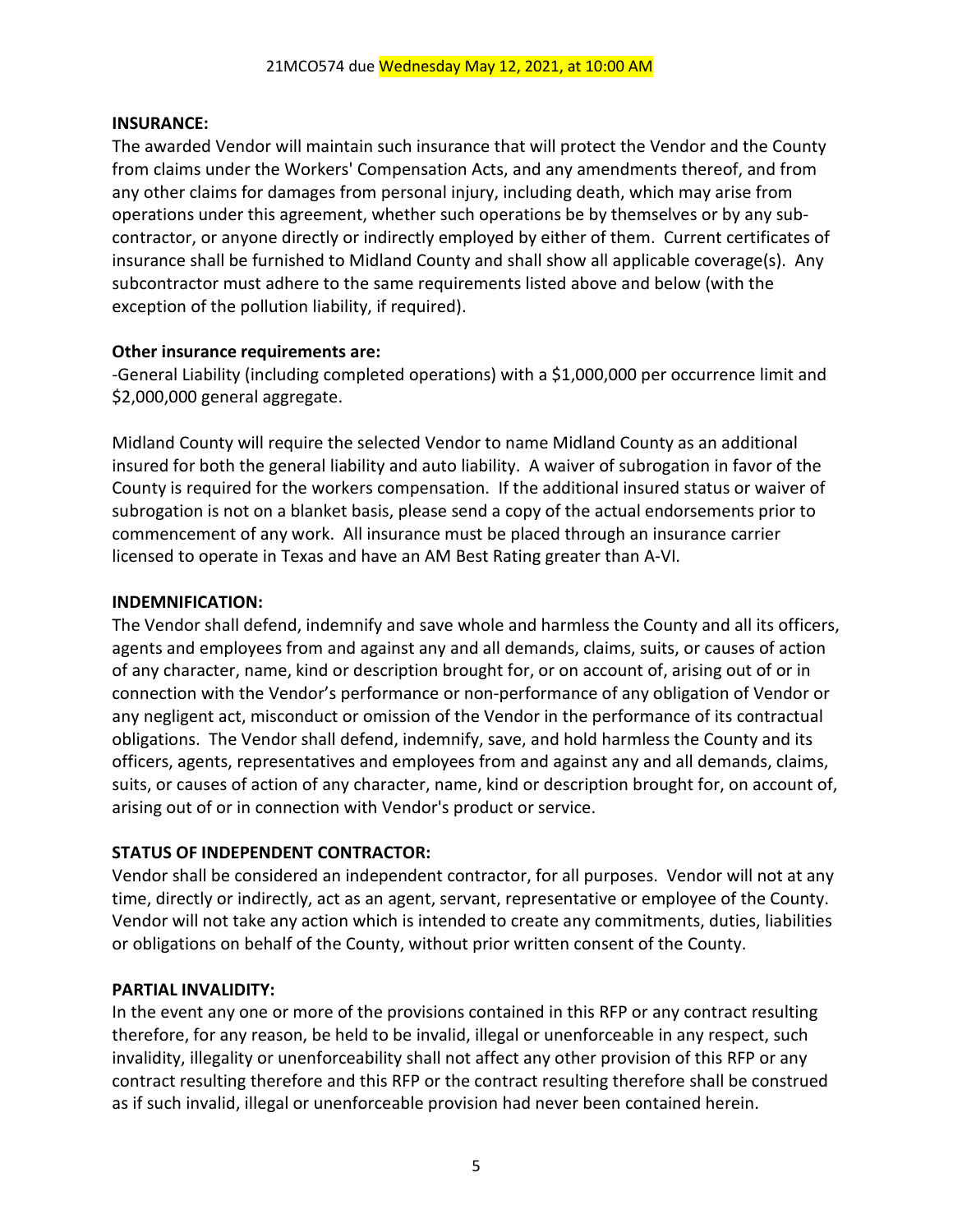# **CONTRACT TERMINATION:**

Non-performance of the Vendor/Contractor in terms of specifications or noncompliance with terms of this contract shall be basis for termination of the contract by the County. Termination in whole or in part, by the County may be made at its option and without prejudice to any other remedy to which it may be entitled at law or in equity, or elsewhere under this contract, by giving (60) sixty days written notice to the Contractor/Vendor with the understanding that all work being performed under this contract shall cease upon the date specified in such notice. The County shall not pay for work, equipment, services or supplies which are unsatisfactory. Contractor/Vendor may be given reasonable opportunity prior to termination to correct any deficiency. This, however, shall in no way be construed as negating the basis for termination for non-performance. The right to terminate the notice thereof is controlled by these proposal specifications and is not subject to being altered by contract.

### **LAW GOVERNING:**

The parties under contract shall be subject to all Federal laws and regulations, and all rules and regulations of the State of Texas. The laws of the State of Texas shall govern the interpretation and application of the contract; regardless of where any disagreement over its terms should arise or any case of action arise. Vendor agrees to follow all local, state and federal laws.

#### **REMEDIES:**

The successful vendor and Midland County agree that both parties have all rights, duties, and remedies available as stated in the Uniform Commercial Code.

#### **VENUE:**

It is hereby agreed that the contract will be made in Midland, Midland County, Texas, and any dispute arising as a result of it shall be governed by the laws of the State of Texas for the purpose of any law suit, and the parties agree that such lawsuit shall be brought in Midland County, Texas.

# **FUNDING CONTINGENCY:**

Any contract awarded pursuant to this RFP shall be contingent on sufficient funding and authority being made available in each fiscal period by the appropriate officials of Midland County. If sufficient funding or authority is not made available, the contract shall become null and void.

# **ASSIGNMENT:**

The Contractor shall not sell, assign transfer or convey this contract in whole or in part, without the prior written consent of the County.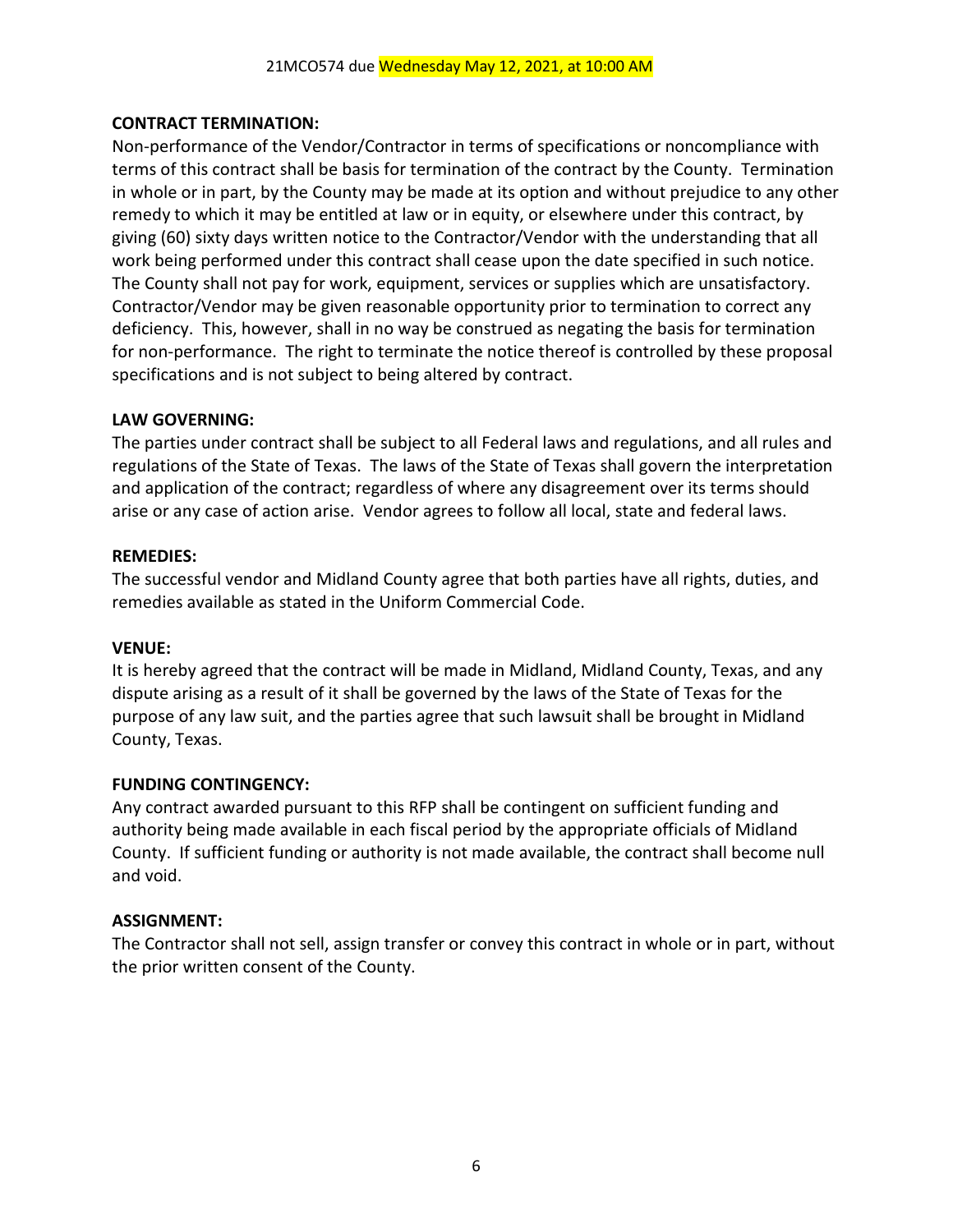# **REQUIRED FORM COMPANY AFFIDAVIT**

The affiant, The affiant, The affiant,  $\frac{1}{2}$  states with respect to this submission to County:

I (we) hereby certify that if the contract is awarded to our firm that no member or members of the governing body, elected official or officials, employee or employees of said County, or any person representing or purporting to represent the County, or any family member including spouse, parents, or children of said group, has received or has been promised, directly or indirectly, any financial benefit, by way of fee, commission, finder's fee or any other financial benefit on account of the act of awarding and/or executing a contract.

I hereby certify that I have full authority to bind the company and that I have personally reviewed the information contained in the RFP and this submission, and all attachments and appendices, and do hereby attest to the accuracy of all information contained in this submission, including all attachments and exhibits.

I acknowledge that any misrepresentation will result in immediate disqualification from any consideration in the submission process.

I further recognize that County reserves the right to make its award for any reason considered advantageous to the County. The company selected may be without respect to price or other factors.

|                                                                               | Phone _______________________ |  |  |
|-------------------------------------------------------------------------------|-------------------------------|--|--|
|                                                                               |                               |  |  |
| Type of business organization (corporation, LLC, partnership, proprietorship) |                               |  |  |
|                                                                               |                               |  |  |
|                                                                               |                               |  |  |
|                                                                               |                               |  |  |

Notary Seal Below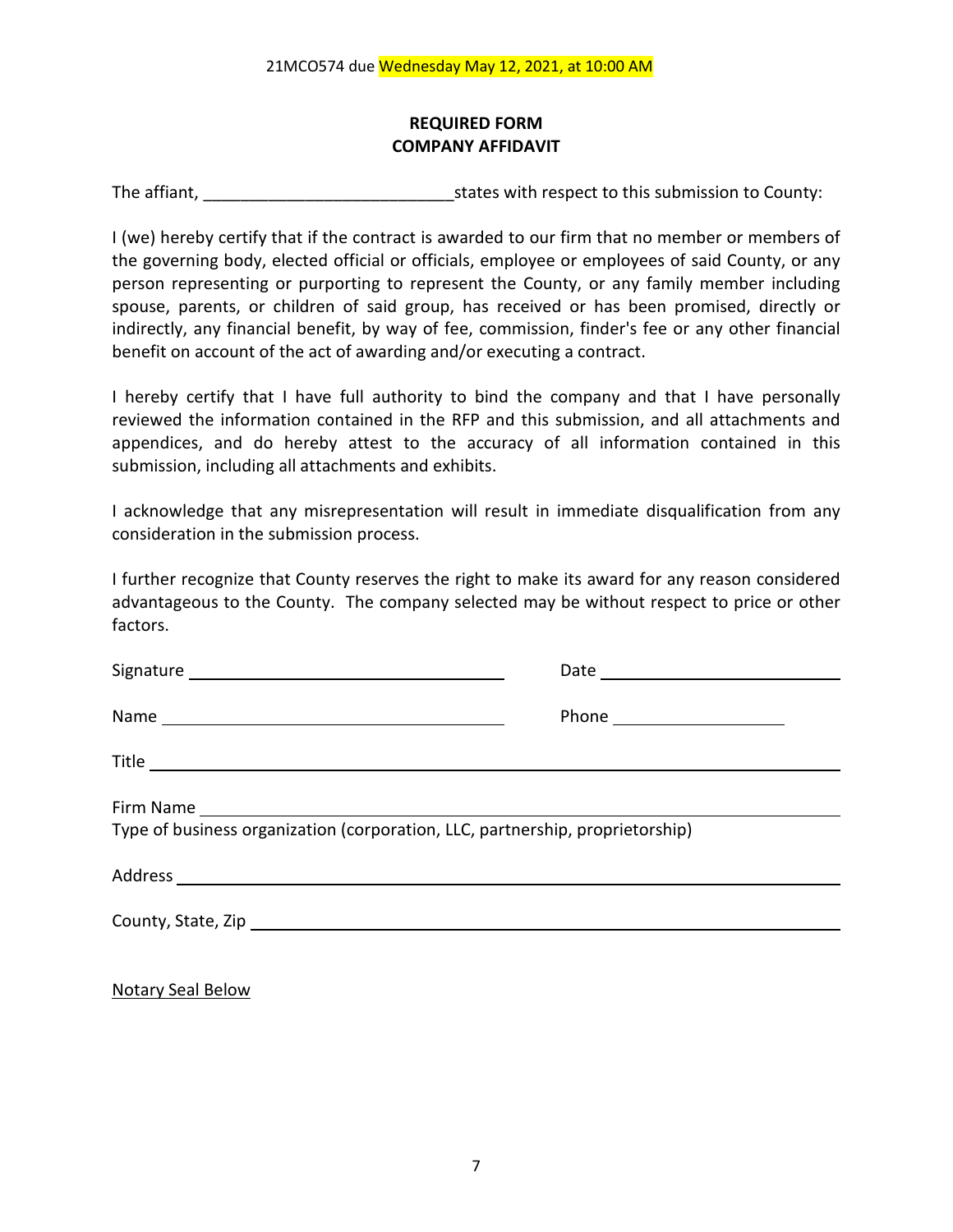### **SPECIFICATION**

### **PURPOSE:**

Midland County is in need of a vendor to provide seal coat, grade 4 rock Type B per TXDOT item 302 and delivery to Midland County Road and Bridge Department, as requested by Midland County Road & Bridge Department. The address for Midland County Road and Bridge is 2435 E. Hwy 80 Midland, TX 79706

# **SUBCONTRACTOR AND/OR SUPPLIER IDENTIFICATION:**

Should the Bidder subcontract any work, the Bidder shall indicate below the name of each subcontractor and/or supplier the bidder will use in the performance of the contract. The Bidder shall specify the work to be performed by the subcontractor or the materials to be provided by the supplier. Any changes in subcontractor and/or supplier listed below shall require prior approval by the Purchasing Office.

# **SPECIFICATIONS:**

By submitting a response, Vendor agrees to the specifications as listed below:

- Only Type B per TXDOT item 302.
- Vendor will receive a Blanket Purchase Order for a set amount of money each fiscal year, and bill against that Blanket Purchase Order.
- Midland County will call Vendor and request delivery to be made no more than 5 business days from request.
- Delivery of said rock needs to be between 240 tons and 480 tons per delivery on sequential business days.
- Midland County STRONGLY prefers that all requested tons be delivered daily until total amount is delivered.
- Delivery days will only be Monday through Thursday (business hours).
- Vendor will need to provide weight ticket or equivalent receipt (showing how many tons each truck is carrying and/or delivering) upon delivery.
- Vendor's billing will need to reflect the weight ticket or equivalent as mentioned above.

# **CONTRACT TERM:**

This contract will last for 12 months and renew annually, unless either Midland County or Vendor provides a 30 day notice to cancel or not renew.

# **REFERENCES:**

Please provide at least 3 references, preferably any local/state government clients that the vendor has provided a similar type of product/service as requested in this RFP.

# **EVALUATION PROCESS:**

The County will award to the bidder that submits a bid which represents the "best value" to the County. The best value shall not be based solely upon price, but the bid which receives the highest cumulative score for each of the evaluation factors delineated herein.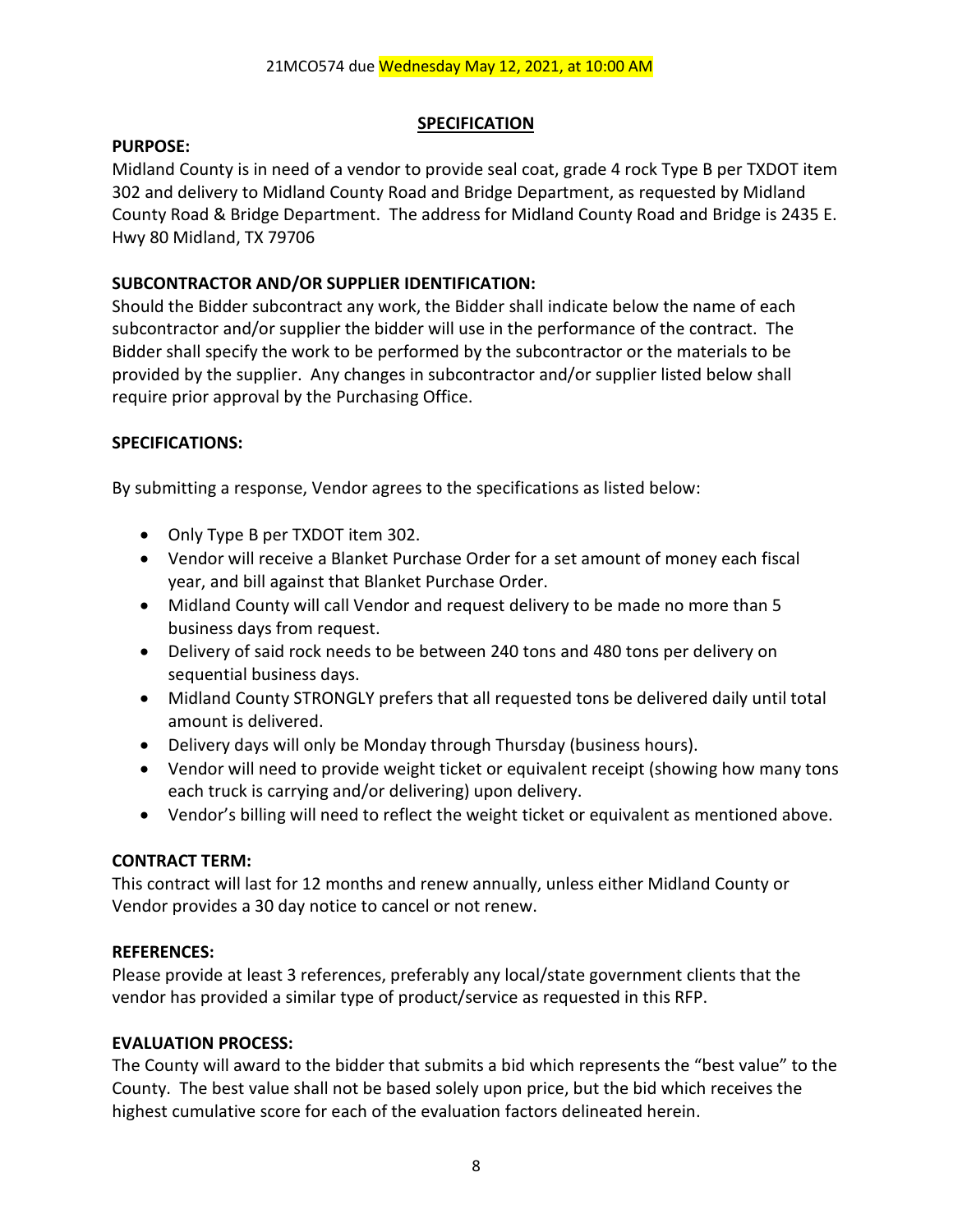# **CRITERIA:**

Introduction (Executive Summary): 1 page maximum

Tab 1 Previous Related Experience & References: (10 points, maximum)

- Indicate experience with publicly funded entities of same approximate size. Be sure to indicate any previous experience with Midland County.
- Indicate any contracts terminated due to breach of contract by Vendor.
- Indicate (3 minimum) references who can attest to the Vendor's ability to provide these goods/services.

Tab 2 Identity and Location of Vendor: (30 points, maximum)

• Indicate the exact legal name of Vendor, its corporate location, any local/regional offices near Midland County, and length of time in business. Due to a downturn in our community's economy, Midland County is trying to buy goods/services from vendors located in Midland County in order to stimulate our economy.

Tab 3 Cost: (30 points, maximum)

• Indicate the Vendor's proposed costs by completing and returning PAGES 10.

Tab 4 Capability: (30 points, maximum)

• Indicate the Vendor's capability to meet required specifications by circling YES OR NO to the questions on PAGE 10 and returning PAGE 10.